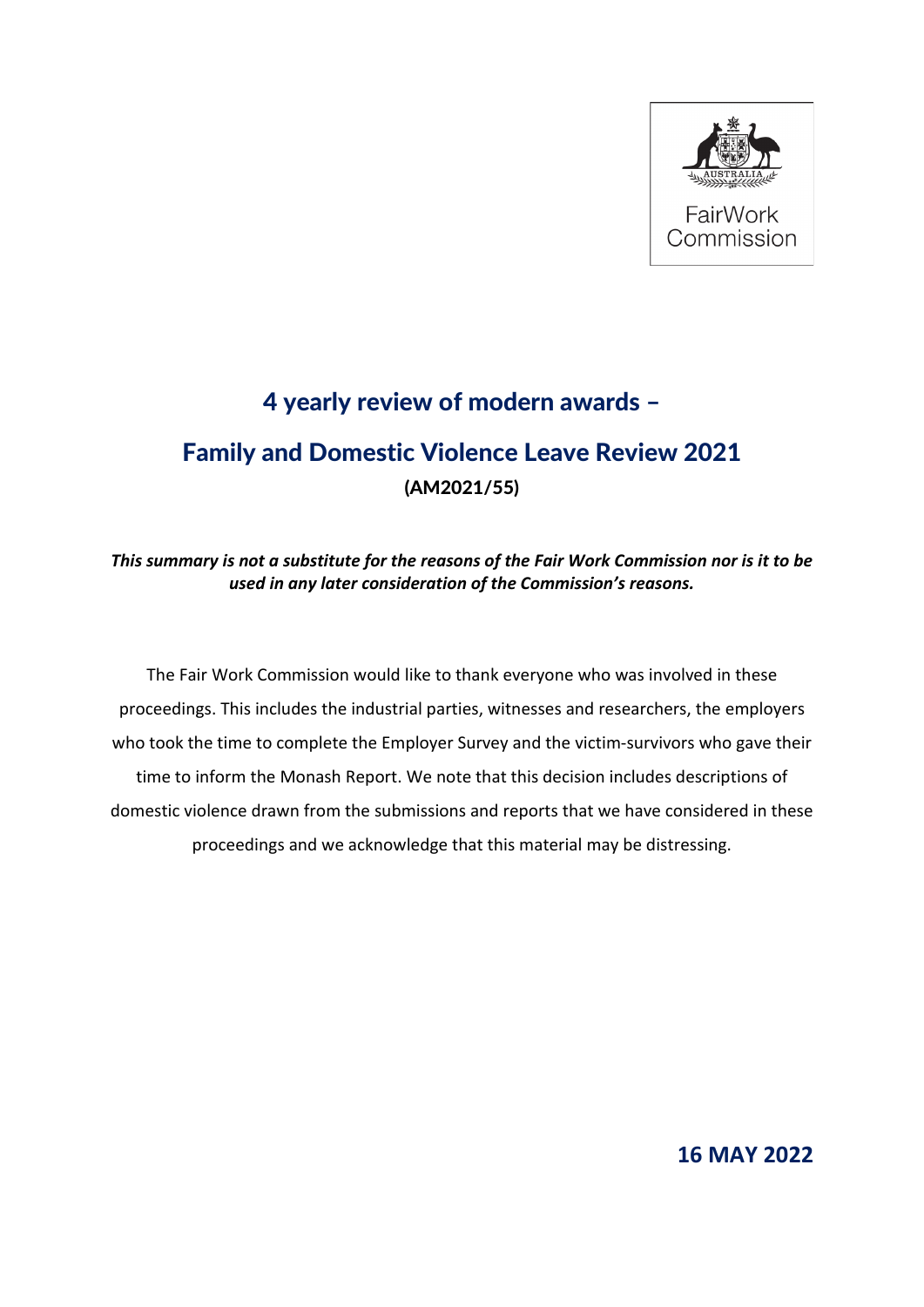# Summary of Decision

16 May 2022

# 4 yearly review of modern awards – Family and domestic violence leave review 2021 (AM2021/55)

[2022] FWCFB 2001

President Justice Ross, Vice President Hatcher, Commissioner Spencer

## **Introduction**

**[1]** Family and domestic violence (FDV) is a ubiquitous and persistent social problem. While men can, and do, experience FDV, such violence disproportionately affects women. It is a gendered phenomenon. Since the age of 15, approximately one in 4 women (or 2.2 million women), compared to one in 13 men, have experienced at least one incident of violence by an intimate partner. The COVID-19 pandemic has seen an increase in the prevalence of FDV.

\_\_\_\_\_\_\_\_\_\_\_\_\_\_\_\_\_\_\_\_\_\_\_\_\_\_\_\_\_\_\_\_\_\_\_\_\_\_\_\_\_\_\_\_\_\_\_\_\_\_\_\_\_\_\_\_\_\_\_\_\_\_\_\_\_\_\_\_\_\_\_\_\_\_\_

**[2]** FDV has a significant adverse impact on those who experience such violence. In comparison to women with no experience of FDV, women experiencing or who have experienced FDV have a more disrupted work history; are on lower personal incomes; have had to change jobs frequently; and are more likely to be employed on a casual and part-time basis.

**[3]** The effects of FDV are far reaching and extend beyond the individual directly affected to their families and the general community. The aggregate cost to the economy of violence against women, particularly FDV, is substantial. Seymour K, Hirsch R, Wendt S and Natalier K (2021), *Family and Domestic Violence Leave Entitlement in Australia: A Systemic Review, Social Work Innovation Research Living Space, Flinders University*, November (the SWIRLS Report) estimates the impact of FDV costs employers up to \$2 billion a year.

**[4]** Employment is an important pathway out of violent relationships and paid FDV leave provides significant assistance to employees who experience FDV; it helps individuals to maintain their economic security; to access relevant services, and to safely exit to a life free from FDV.

#### **Background to the FDVL Review**

**[5]** A Full Bench of the Commission has issued a decision about whether modern awards should be varied to provide for paid family and domestic violence leave (FDV leave) and additional unpaid FDV leave (the Decision).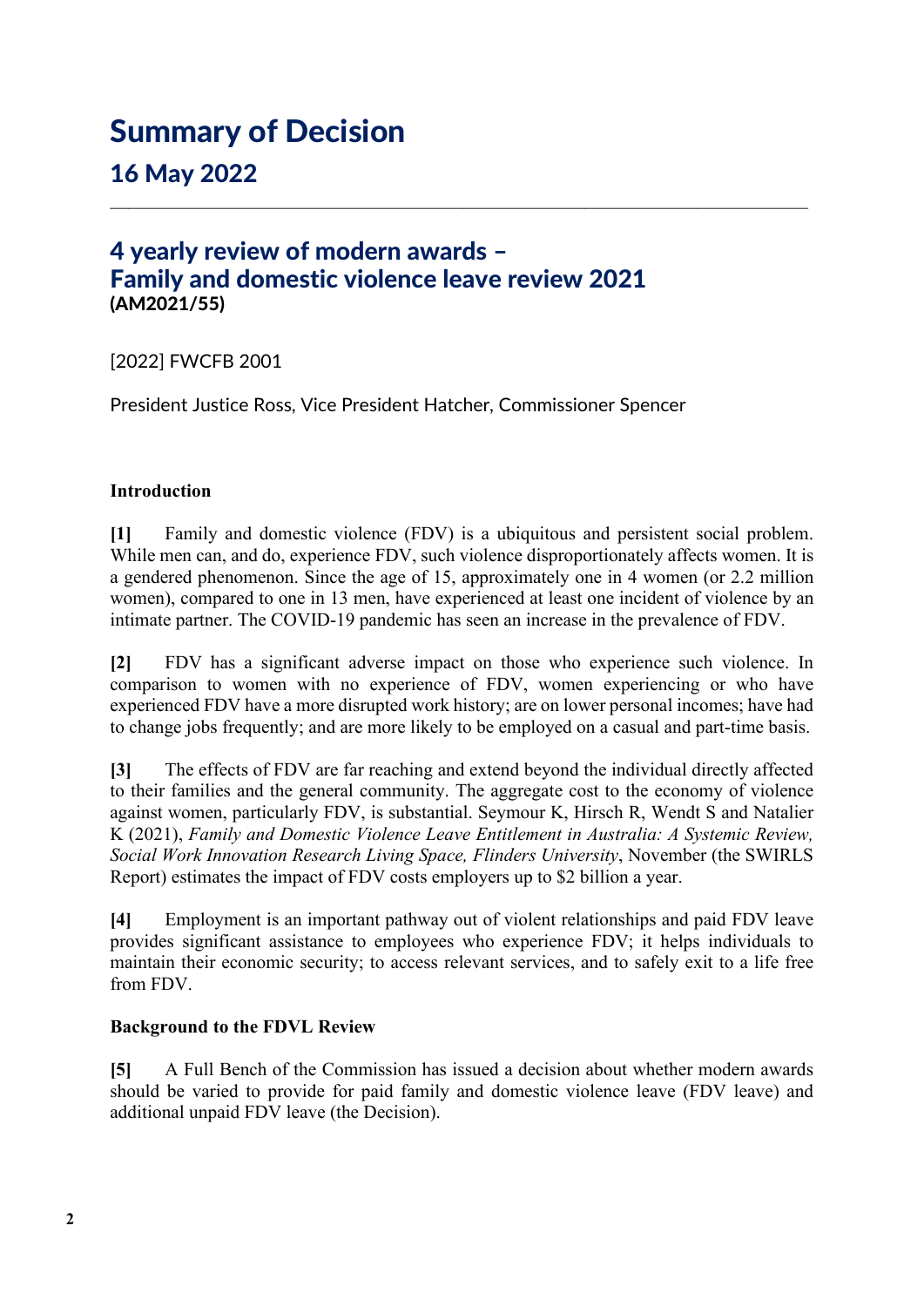**[6]** These proceedings arose out of the 4 yearly review of modern awards and a review of FDV leave which was foreshadowed in a Full Bench<sup>[1](#page-2-0)</sup> decision issued on 26 March 2018 (the March [2](#page-2-1)018 FDVL Decision).<sup>2</sup> In the *March 2018 FDVL Decision* the Commission decided to vary modern awards to provide employees experiencing FDV with an entitlement to 5 days unpaid leave and proposed to revisit 'the question of whether provision should be made for *paid* family and domestic violence leave' in June 2021 (the FDVL Review).

**[7]** The commencement of the FDVL Review was announced in a statement issued on 15 April 2021.[3](#page-2-2)

**[8]** In conjunction with the FDVL Review the Australian Council of Trade Unions (ACTU) filed a claim which sought to vary all modern awards to insert an entitlement to 10 days' paid FDV leave in a 12-month period and up to 5 days' unpaid FDV leave on a per occasion basis (the ACTU claim).

**[9]** The overarching premise of the ACTU's claim was that FDV is a workplace issue that requires a workplace response and that 'paid leave provides a critical mechanism for employees to maintain their employment and financial security, while dealing with the effects of FDV'.[4](#page-2-3) The Full Bench accepted the overarching premise of the ACTU claim but not the elements of the ACTU claim.

**[10]** The Australian Chamber of Commerce and Industry, Australian Business Industrial and New South Wales Business Chamber Ltd (ACCI), Australian Industry Group (Ai Group) and Master Grocers Australia Ltd (MGA) opposed the ACTU claim generally, and each element of it.

# **Legislative Framework and Legal Issues**

**[11]** Chapter 4 of the Decision deals with the legislative framework and some legal issues.

**[12]** The Full Bench summarised its task as being to assess the evidence and submissions against the statutory tests, principally whether a modern award provides a fair and relevant safety net of terms and conditions and whether a proposed variation is necessary in order for the award to achieve the modern awards objective. It accepted that variations to modern awards must be justified on their merits and that the Commission may only make the variations sought by the ACTU if it is satisfied that the variations are 'necessary to achieve the modern awards objective'.

#### **Submissions**

**[13]** The parties' submissions on the evidence are addressed in Chapters 6, 7 and 8 of the Decision. The submissions in respect of the modern awards objective are addressed in

<span id="page-2-0"></span><sup>&</sup>lt;sup>1</sup> Justice Ross, President, Deputy President Gooley and Commissioner Spencer.

<span id="page-2-1"></span><sup>2</sup> [2018] FWCFB 1691.

<span id="page-2-2"></span><sup>3</sup> [2021] FWCFB 2047.

<span id="page-2-3"></span><sup>4</sup> ACTU supplementary submission dated 22 December 2021 [28].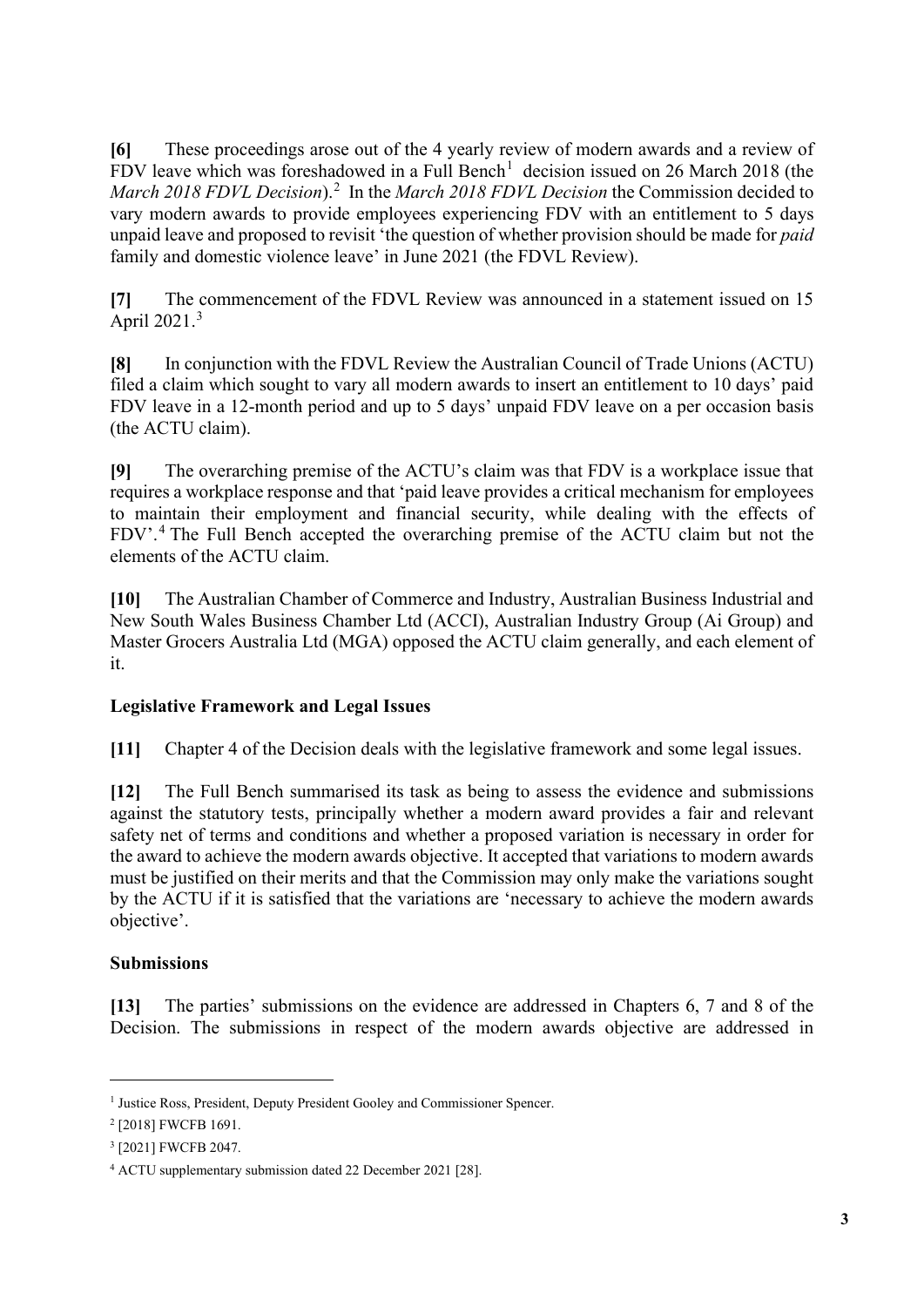Chapter 9. All relevant submissions, evidence and research material was published on the [FDVL Review page](https://www.fwc.gov.au/hearings-decisions/major-cases/family-and-domestic-violence-leave-review-2021) of the Commission's website.

**[14]** Chapter 5 of the Decision provides a brief summary of the main merit and legal arguments advanced by the ACTU, ACCI, Ai Group and the MGA. [Background Document 1](https://www.fwc.gov.au/documents/sites/family-domestic-violence-leave/research/am202155-background-doc-leave-110322.pdf) provides a more detailed summary of the parties' submissions.

**[15]** The hearing of the evidence took place on 1 March 2022. A [transcript](https://www.fwc.gov.au/documents/sites/family-domestic-violence-leave/transcript/010322-am202155.htm) of that hearing was published on 2 March 2022.

**[16]** The hearing of final oral submissions took place on 8 April 2022. A [transcript](https://www.fwc.gov.au/documents/sites/family-domestic-violence-leave/transcript/080422-am202155.htm) of that hearing was published on 14 April 2022.

**[17]** All of the parties in the proceedings agreed that FDV is a 'particularly offensive form of violence', [5](#page-3-0) a 'serious and pervasive social issue', is 'unacceptable and inexcusable' and 'must be strongly condemned'. [6](#page-3-1) ACCI submitted it is 'unlikely to be contested that paid FDV leave will benefit employees experiencing FDV.'<sup>[7](#page-3-2)</sup> The Full Bench also noted that Ai Group's Federal Election Policy Statement advocated for a publicly funded FDV payment linked to the existing unpaid leave entitlement in the NES.

# **The Evidence**

**[18]** The evidence is dealt with in Chapters 6, 7 and 8 of the Decision.

**[19]** The ACTU filed 2 expert witness statements: [Dr Stanford](https://www.fwc.gov.au/documents/sites/family-domestic-violence-leave/submissions/am202155-sub-ws-js-actu-300721.pdf) dated 30 July 2021 and [Professor Duncan](https://www.fwc.gov.au/documents/sites/family-domestic-violence-leave/submissions/am202155-sub-ws-ad-actu-300721.pdf) dated 28 July 2021. [Supplementary reports f](https://www.fwc.gov.au/documents/sites/family-domestic-violence-leave/submissions/am202155-sub-actu-221221.pdf)rom Dr Stanford and Professor Duncan were filed on 22 December 2021. The Full Bench accepted that the reports of Dr Stanford and Professor Duncan addressed the lacuna in the evidence regarding the costs of paid FDV leave identified in the *July 2017 Majority Decision.* 

**[20]** The ACTU also adduced evidence from 10 lay witnesses. A [confidentiality order](https://www.fwc.gov.au/documents/awardsandorders/html/pr732760.htm) issued on 12 August 2021 applies to some of the lay witness evidence.

**[21]** The lay witnesses are professionals who work in the areas of medicine, law, industrial relations and family and domestic violence support services and assist people who have experienced (or are experiencing) FDV.

**[22]** A hearing took place on 28 February 2022 to deal with the objections to the evidence and the Commission issued its [rulings on the objections to evidence](https://www.fwc.gov.au/documents/sites/family-domestic-violence-leave/decisions-statements/am202155-objections-evidence-rulings-280222.pdf) on 28 February 2022.

**[23]** The following reports were published as part of the Commission's research program:

• Fitz-Gibbon K, Pfitzner N, McNicol E and Rupanagudi H (2021), '*[Safe, thriving and](https://www.fwc.gov.au/documents/sites/family-domestic-violence-leave/correspondence/am202155-report-safe-thriving-secure-101221.pdf)  [secure: Family violence leave and workplace supports in Australia](https://www.fwc.gov.au/documents/sites/family-domestic-violence-leave/correspondence/am202155-report-safe-thriving-secure-101221.pdf)*', Monash University, December (the Monash Report)

<span id="page-3-0"></span><sup>5</sup> ACCI submissions in reply dated 4 February 2022 [2.2]–[2.3].

<span id="page-3-1"></span><sup>6</sup> Ai Group submissions in reply dated 4 February 2022 [3].

<span id="page-3-2"></span><sup>7</sup> ACCI submissions in reply dated 4 February 2022 [8.51].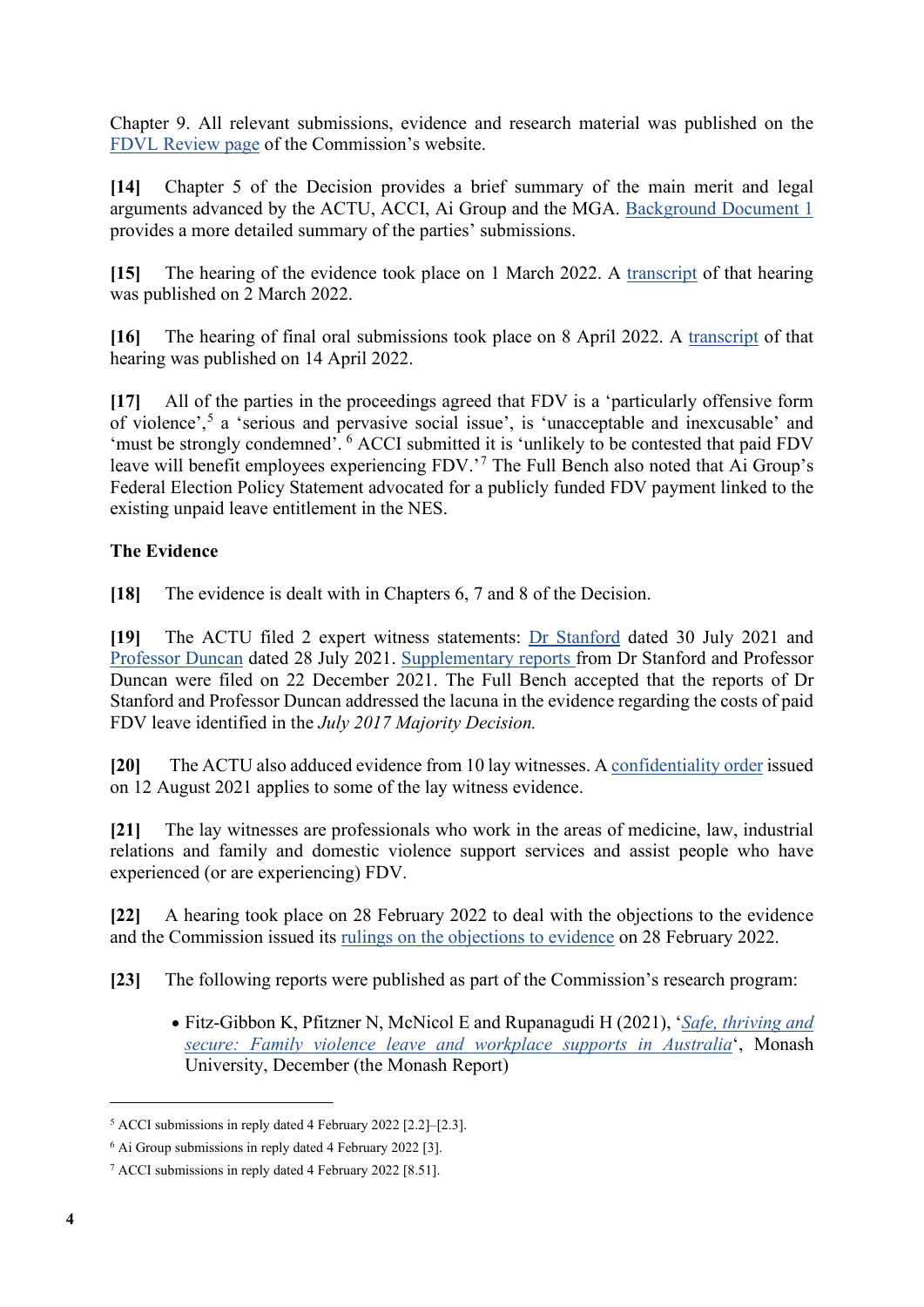- *[Survey analysis for the Family and domestic violence leave review 2021](https://www.fwc.gov.au/documents/sites/family-domestic-violence-leave/correspondence/am202155-report-survey-analysis-101221.pdf)*, December 2021 (the Employer Survey)
- Seymour K, Hirsch R, Wendt S and Natalier K (2021), '*[Analysis of the Workplace](https://www.fwc.gov.au/documents/sites/family-domestic-violence-leave/correspondence/am202155-report-literature-review-031121.pdf) [Agreements Database for the Family and Domestic Violence Leave Review](https://www.fwc.gov.au/documents/sites/family-domestic-violence-leave/correspondence/am202155-report-literature-review-031121.pdf)*', Social Work Innovation Research Living Space, Flinders University, November (the WAD Analysis)
- Seymour K, Hirsch R, Wendt S and Natalier K (2021), *[Family and Domestic Violence](https://www.fwc.gov.au/documents/sites/family-domestic-violence-leave/correspondence/am202155-report-wad-data-031121.pdf)  [Leave Entitlement in Australia: A Systemic Review](https://www.fwc.gov.au/documents/sites/family-domestic-violence-leave/correspondence/am202155-report-wad-data-031121.pdf)*, Social Work Innovation Research Living Space, Flinders University, November (the SWIRLS Report)

**[24]** The Commission also published a [Research Reference List](https://www.fwc.gov.au/documents/sites/family-domestic-violence-leave/research/am202155-rrl-060422.pdf) and the following Information Notes:

- [Initiatives to reduce family and domestic violence in Budget 2022–23](https://www.fwc.gov.au/documents/sites/family-domestic-violence-leave/research/am202155-info-note-budget-050422.pdf) (5 April 2022)
- [Paid Family and Domestic Violence Leave by business size](https://www.fwc.gov.au/documents/sites/family-domestic-violence-leave/research/am202155-info-note-leave-110322.pdf) (11 March 2022)
- [ACTU supplementary submission to the Family and Domestic Violence Leave](https://www.fwc.gov.au/documents/sites/family-domestic-violence-leave/research/am202155-info-note-actu-supp-subs-110322.pdf)  [Review](https://www.fwc.gov.au/documents/sites/family-domestic-violence-leave/research/am202155-info-note-actu-supp-subs-110322.pdf) (11 March 2022)

**[25]** The opposing parties elected *not* to call any evidence in the proceedings. The consequences of the opposing parties' election are discussed in Chapter 6.2. The Full Bench noted that a party asserting a particular fact or consequence can be said to bear the evidentiary burden of adducing or pointing to evidence which supports that assertion and concludes:

'Contested assertions which are unsupported by evidence will only be accepted if the assertion made is logically persuasive.'<sup>[8](#page-4-0)</sup>

**[26]** The balance of Chapter 6 deals with the reports published as part of the Commission's research program and the parties' comments on that research, some data on the prevalence and impacts of FDV and the results of the Workplace Gender Equality Agency's (WGEA) 2020-21 employer census.

**[27]** The evidence in respect of the cost of the ACTU claim is addressed in Chapter 7.

**[28]** The findings on the evidence are set out in Chapters 6.6 and 7.5 and are set out at Attachment A to this Summary of Decision document. An overview of the Full Bench's findings and observations on the evidence is set out below.

# *Family and domestic violence: prevalence and effects*

**[29]** The Full Bench finds that FDV is ubiquitous, disproportionately affects women, has increased during the COVID-19 pandemic, and has a significant adverse effect on those who experience it as well as their families and the general community. The Full Bench also finds that FDV has a real and tangible impact in the workplace, and that women who experience FDV have a more disrupted work history, lower personal incomes, more frequent changes of jobs,

<span id="page-4-0"></span><sup>8</sup> Decision [281].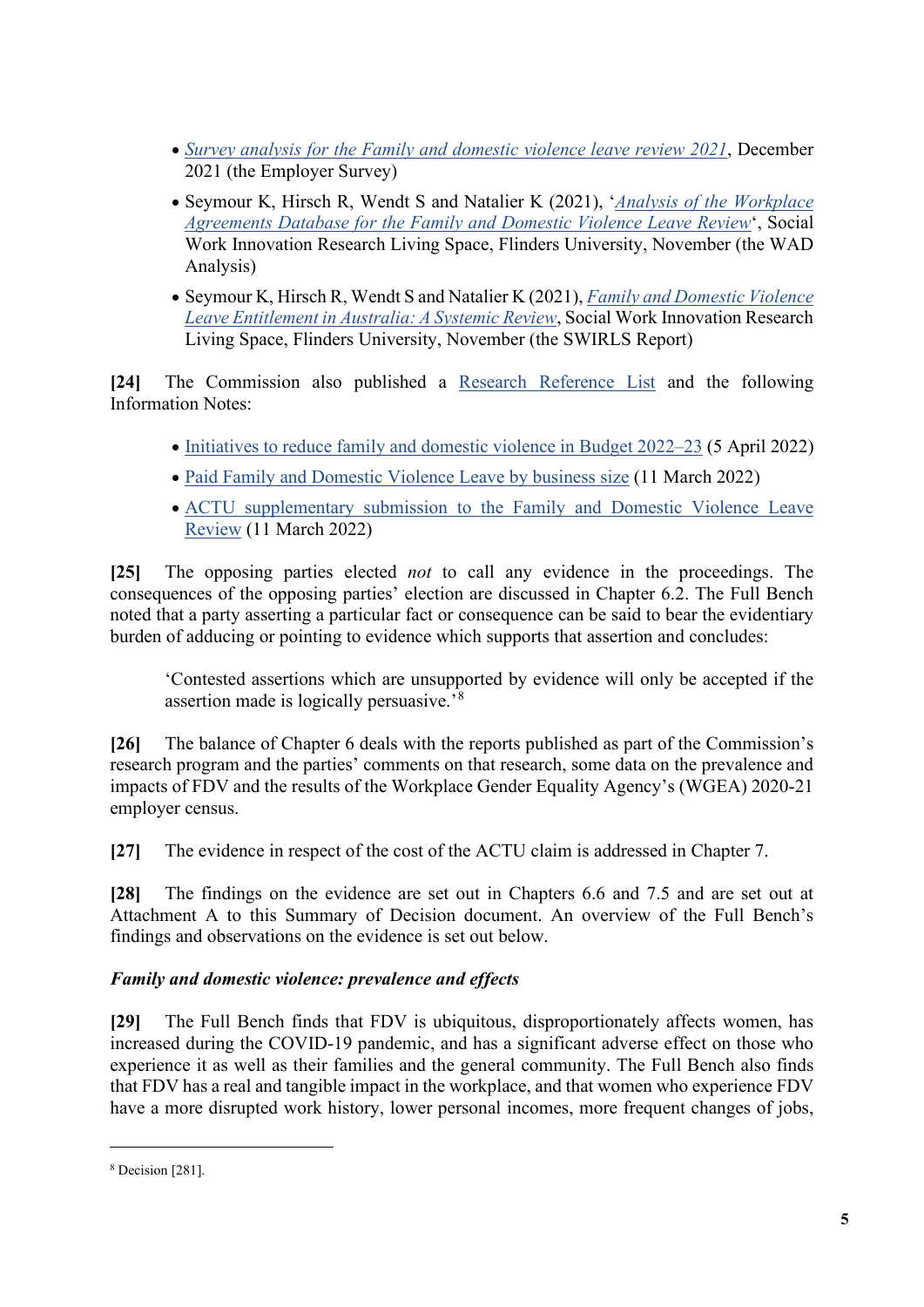and are more likely to be employed in casual and part-time work than women with no experience of violence. The Full Bench finds that FDV is both a cause and consequence of gender inequality, and affirms the finding made in the *March 2018 FDVL Decision* that employees who experience FDV often face financial difficulties as a result, such as relocation costs, or become a sole parent, and may suffer economic harm as a result of disruption to workplace participation.

#### *The prevalence of FDV leave arrangements*

**[30]** The Social Work Innovation Research Living Space (SWIRLS) of Flinders University was contracted to undertake analysis of the Attorney-General's Department's Workplace Agreements Database (the WAD Analysis).

**[31]** The WAD Analysis showed that just over 64 per cent of enterprise agreements approved between 7 July 2018 and 30 June 2021 have some type of FDV clause or provision, accounting for the majority of employees covered by these enterprise agreements. Around one-third of all enterprise agreements approved from 7 July 2018 to 30 June 2021 (32.8 per cent) have *paid* FDV leave provisions. The most common number of paid FDV leave days provided was 10 days. [9](#page-5-0)

**[32]** The Decision also sets out the results of the WGEA's 2020-21 employer census which noted a 'sharp rise in the availability of paid FDV leave' in the past 5 years.[10](#page-5-1) The WGEA dataset covers almost 4.2 million employees (nearly 40 per cent of Australia's total labour force), employed in 4,474 organisations with 100 or more employees.

**[33]** Chart 35 from the WGEA 2020-21 census (reproduced below and numbered as Chart 8 in the Decision) shows that over 70 per cent of employers have a formal policy and/or strategy to support employees experiencing FDV and there has been a 'substantial jump' in employers offering paid FDV leave (12.1 per cent in 2015-16 to 50.7 per cent in 2020-21).<sup>[11](#page-5-2)</sup>

<span id="page-5-0"></span><sup>9</sup> WAD Analysis pp.44–45.

<span id="page-5-1"></span><sup>&</sup>lt;sup>10</sup> Workplace Gender Equality Agency, *Australia's Gender Equality Scorecard: Key Results from the Workplace Gender Equality Agency's 2020-21 Employer Census*, (Report, February 2022) p.3.

<span id="page-5-2"></span><sup>&</sup>lt;sup>11</sup> Ibid p.31.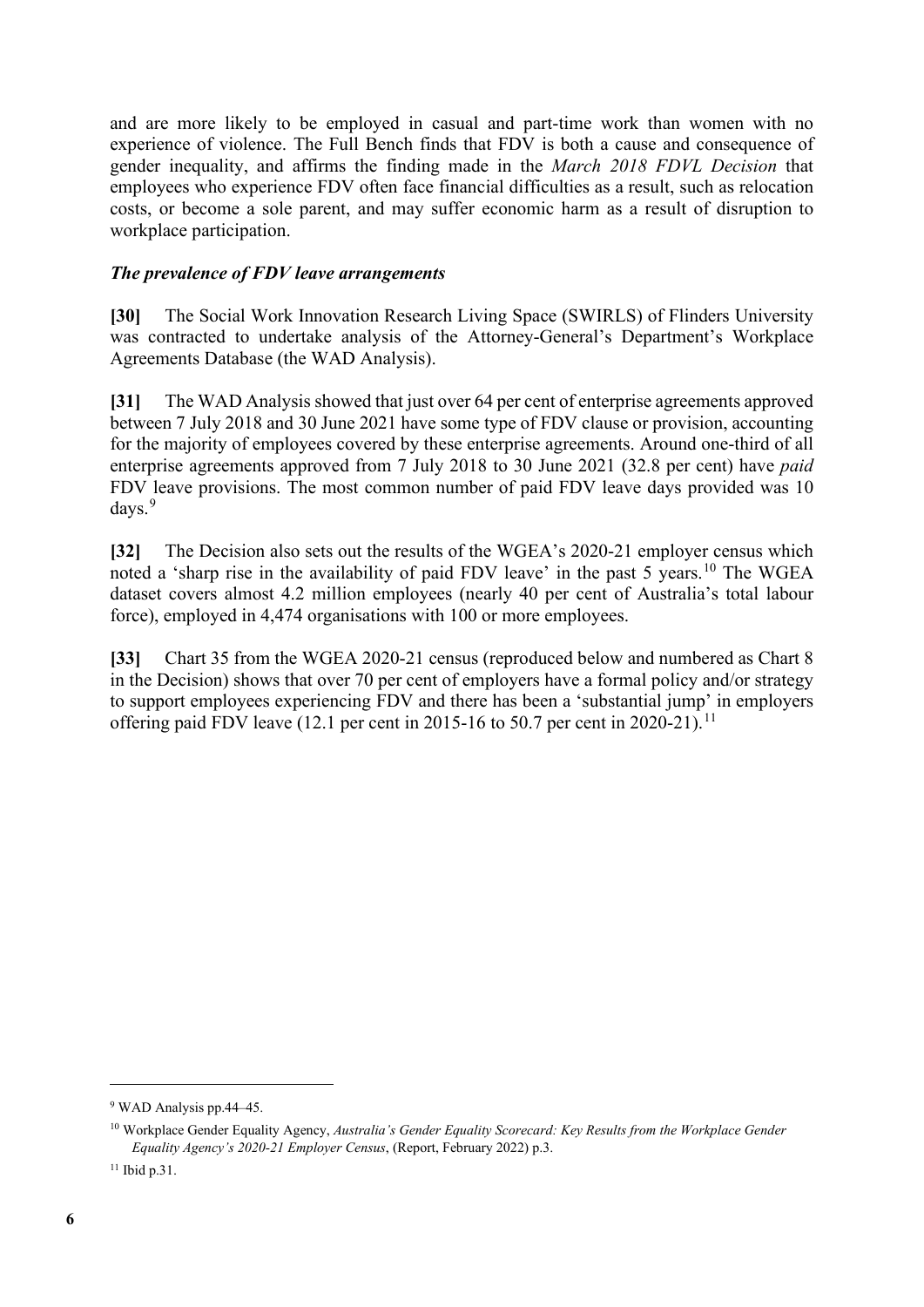

## **Chart 8: Percentage of organisations with a formal policy and/or strategy to support employees who are experiencing family or domestic violence**

Source: Workplace Gender Equality Agency (2022) 'Australia's gender equality scorecard: Key results from the Workplace Gender Equality Agency's 2020-21 employer census', February at p.31.

**[34]** The Full Bench made the following finding about the prevalence of paid FDV leave arrangements:

'The provision of 10 days' paid FDV leave is an emerging industrial standard in bargaining and over-award arrangements. There has been a sharp rise in the availability of paid FDV leave in the past 5 years. A substantial proportion of the Australian workforce now has access to paid FDV leave. Where employees are able to access paid FDV leave, it is relatively common for 10 days' paid leave to be provided.'<sup>[12](#page-6-0)</sup>

#### *The utility of FDV leave*

**[35]** In Chapter 6.6.2(ii) the Full Bench finds that an entitlement to paid FDV leave provides significant assistance to those experiencing FDV in that it helps individuals to maintain their economic security, to access relevant services and to safely exit to a life free from violence. The Full Bench also finds that the introduction of paid FDV leave is likely to be of some, albeit difficult to quantify, benefit to employers by reducing the absenteeism and lost productivity caused by FDV.

<span id="page-6-0"></span><sup>&</sup>lt;sup>12</sup> Decision Attachment E [8].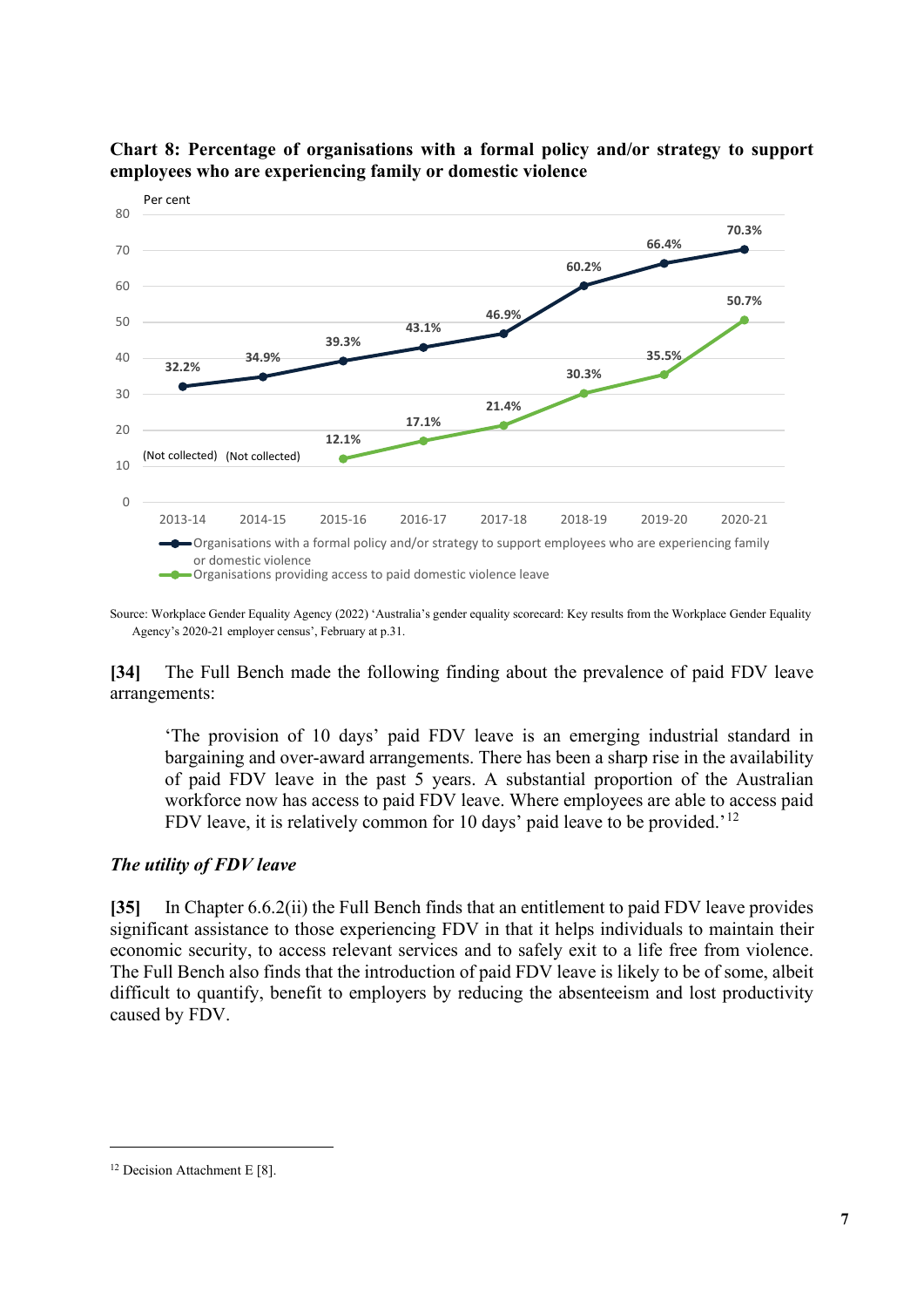#### *Cost of the ACTU Claim*

**[36]** Chapter 7 analyses the expert evidence adduced by the ACTU concerning the cost of its claim, noting that:

'estimating the economy-wide or per-employee cost of the establishment of a paid FDV entitlement in all modern awards is an inherently problematic task. The entitlement is necessarily contingent in nature, and the task involved in estimating cost requires the making of assumptions as to the extent of the usage of such an entitlement (both as to the proportion of employees who will ever use it and the number of days of leave required if it is accessed) based on very limited data that is difficult to extrapolate to the entire modern award-covered workforce.<sup>'[13](#page-7-0)</sup>

**[37]** The Full Bench also noted that Professor Duncan and Dr Stanford had both properly acknowledged and tried to account for the limitations in the data.

**[38]** The Full Bench concluded that the evidence supports a finding that varying modern awards in accordance with the *provisional* model term for paid FDV leave identified in Chapter 8.4, would have no significant adverse impact on employment growth, inflation and the sustainability, performance and competitiveness of the national economy. At the enterprise level, although the cost impact on employers will vary, it is unlikely to be substantial due to likely low employee utilisation rate of access to the entitlement and the existence of at least some offsetting benefits to employers.

## **Consideration**

**[39]** Chapter 8 discusses the general case advanced by the ACTU for a paid FDV leave entitlement, and the response by the opposing parties. The Full Bench concludes that the merits 'strongly favour' a paid FDV leave entitlement. In particular, the Full Bench finds:

- FDV is a workplace issue that requires a workplace response
- paid FDV leave is a critical mechanism for employees to maintain their employment and financial security while dealing with the effects of the FDV
- the financial circumstances of employees who have experienced FDV may make it impossible for them to access the existing *unpaid* entitlement, with the consequence that they may not be able to relocate, attend court proceedings, obtain medical treatment and other forms of support, and this may inhibit such employees from leaving violent relationships
- the current minimum safety net is, accordingly, not fair or relevant
- paid FDV leave is not simply 'a matter for government', and the Commission's jurisdiction to establish additional leave entitlements in modern awards has been properly invoked by the ACTU claim
- that other social issues are not currently dealt with in modern awards is not a reason not to provide for paid FDV leave if the merits otherwise justify it, and

<span id="page-7-0"></span> $13$  Decision [610].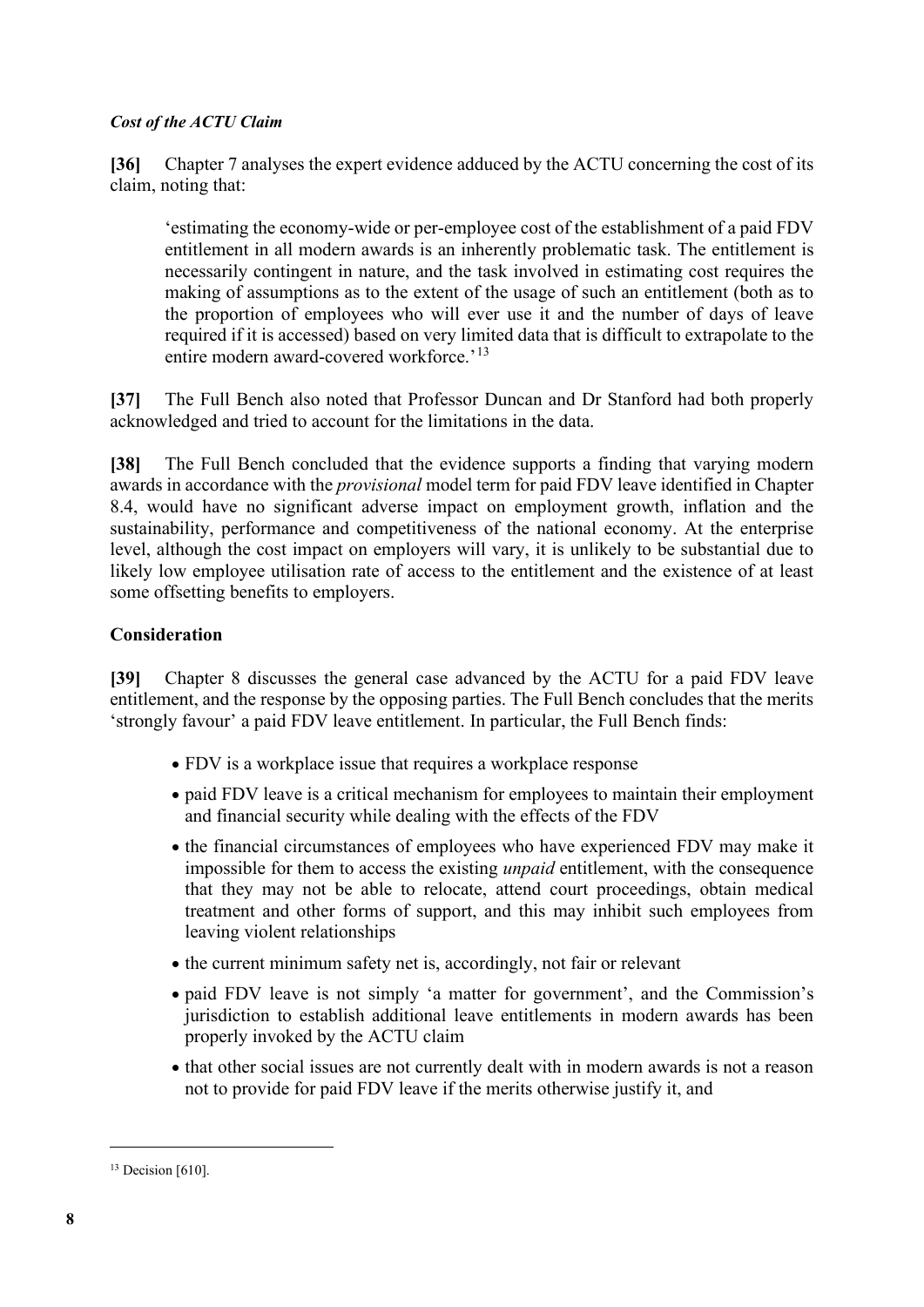- it is not persuaded that the issue of FDV should be left to the enterprise level and left unregulated by modern awards.
- **[40]** Chapter 8.3 deals with the various elements of the ACTU's claim:
	- the quantum of the leave entitlement and whether the entitlement should extend to casual employees
	- whether the definition of FDV should be expanded as proposed by the ACTU or remain consistent with s.106B(2) and (3) of the FW Act, the accrual and accumulation of FDV
	- the rate of pay for FDV leave when it is taken, and
	- the ACTU's claim for an additional 5 day's unpaid FDV leave per occasion once paid leave is exhausted.

**[41]** The Full Bench rejected the element of the ACTU claim which sought an additional period of 5 days' unpaid FDV leave on a per occasion basis and formed the *provisional* view that paid FDV leave *not* apply to casuals.

**[42]** Chapter 8.4 sets out the Commission's *provisional* view that a model FDV leave term should have the following characteristics:

- 1. Full time employees and, on a pro-rata basis, part-time employees, should be entitled to 10 days paid FDV leave per year.
- 2. The entitlement to 10 days paid FDV leave per year should accrue progressively across the year in the same way as for personal/carer's leave under the NES, with accrual occurring according to the methodology articulated by the High Court in *Mondelez Australia Pty Ltd v AMWU & Ors.* [14](#page-8-0) The entitlement should accumulate from year to year, but subject to a 'cap' whereby the total accrual available does not exceed 10 days at any given time.
- 3. The FDV leave entitlement should be accessible in advance of an entitlement to such leave accruing, by agreement between an employer and employee.
- 4. The FDV leave entitlement should operate on the basis that it is paid at the employee's 'base rate of pay' as defined in s.16 of the FW Act.
- 5. The definition of 'family and domestic violence' will be in the same terms as the definition in s.106B(2) of the FW Act (and not extend to FDV perpetrated by a member of the employee's household who is not related to the employee).
- 6. In all other relevant respects, the model FDV leave term will reflect the terms of s.106B.

<span id="page-8-0"></span><sup>14</sup> [2020] HCA 29.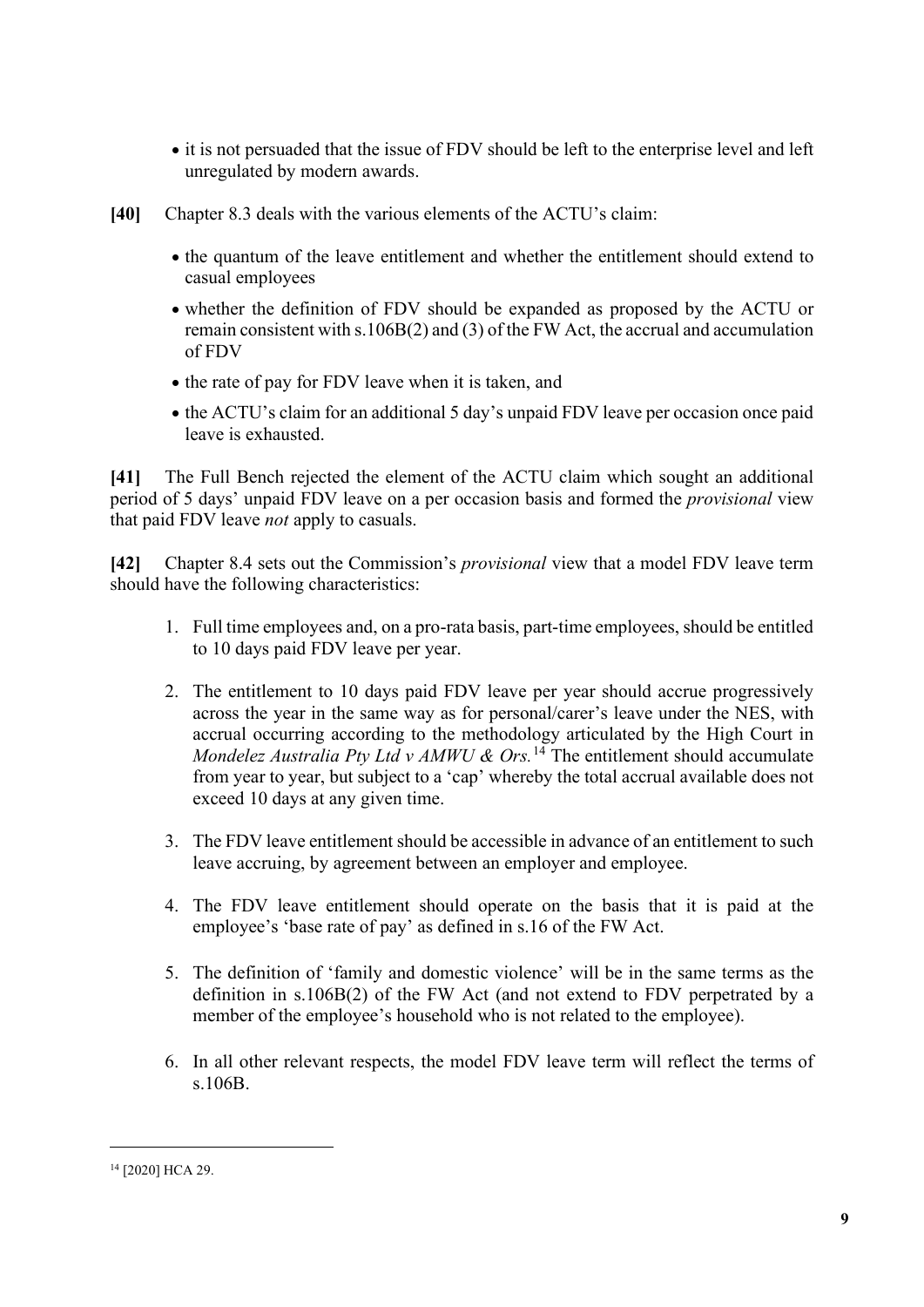**[43]** The Full Bench stated:

'Compared to the ACTU claim, the *provisional* model term provides better alignment with existing NES entitlements and will have less impact on business in terms of employment costs and the regulatory burden. The accrual arrangements in the *provisional* model term will have the effect of operating as a phasing-in mechanism for the paid FDV leave entitlement for the first 12 months after the entitlement takes effect.'<sup>[15](#page-9-0)</sup>

### **Modern Awards Objective**

**[44]** The modern awards objective is to 'ensure that modern awards, together with the NES, provide a fair and relevant minimum safety net of terms and conditions', taking into account the particular considerations identified in ss.134(1)(a)-(h).

**[45]** Chapter 9 sets out the Full Bench's *provisional* assessment on the modern awards objective, at a 'global' level. The Full Bench accepted that the Commission must consider any specific circumstances raised in respect of each modern award and be satisfied that any proposed variation to an award is necessary to ensure that award achieves the modern awards objective.

**[46]** It was common ground that the considerations in ss.134(1)(da) and (e) were not relevant to this proceeding. The Full Bench's conclusions on the other s.134 considerations are extracted below.

#### *s.134(1)(a): relative living standards and the needs of the low paid*

**[47]** The Full Bench concluded that the consideration in s.134(1)(a) 'strongly favours' the variation of modern awards to include the *provisional* model term.

#### *s.134(1)(b) the need to encourage collective bargaining*

**[48]** Contrary to the ACTU's submission, the Full Bench was not persuaded that the variation of modern awards to include the *provisional* model term would positively encourage collective bargaining and hence this consideration weighed against the variation of modern awards to include the *provisional* model term.

#### *s.134(1)(c) the need to promote social inclusion through increased workforce participation*

**[49]** The ACTU argued that this consideration supported the variation of modern awards to provide for paid FDV leave. ACCI and Ai Group contended that it was a neutral consideration in the context of these proceedings and did not weigh in favour of granting the ACTU's claim.<sup>[16](#page-9-1)</sup>

**[50]** In its submission of 4 February 2022, MGA advanced a separate point and submitted that the granting of paid FDV leave may even act as a disincentive for the employment of women and thereby adversely impact upon social inclusion:

<span id="page-9-0"></span><sup>&</sup>lt;sup>15</sup> Decision [876].

<span id="page-9-1"></span><sup>&</sup>lt;sup>16</sup> ACCI final submissions dated 28 March 2022 [7.39]-[7.40]; Ai Group final submissions dated 28 March 2022 [176].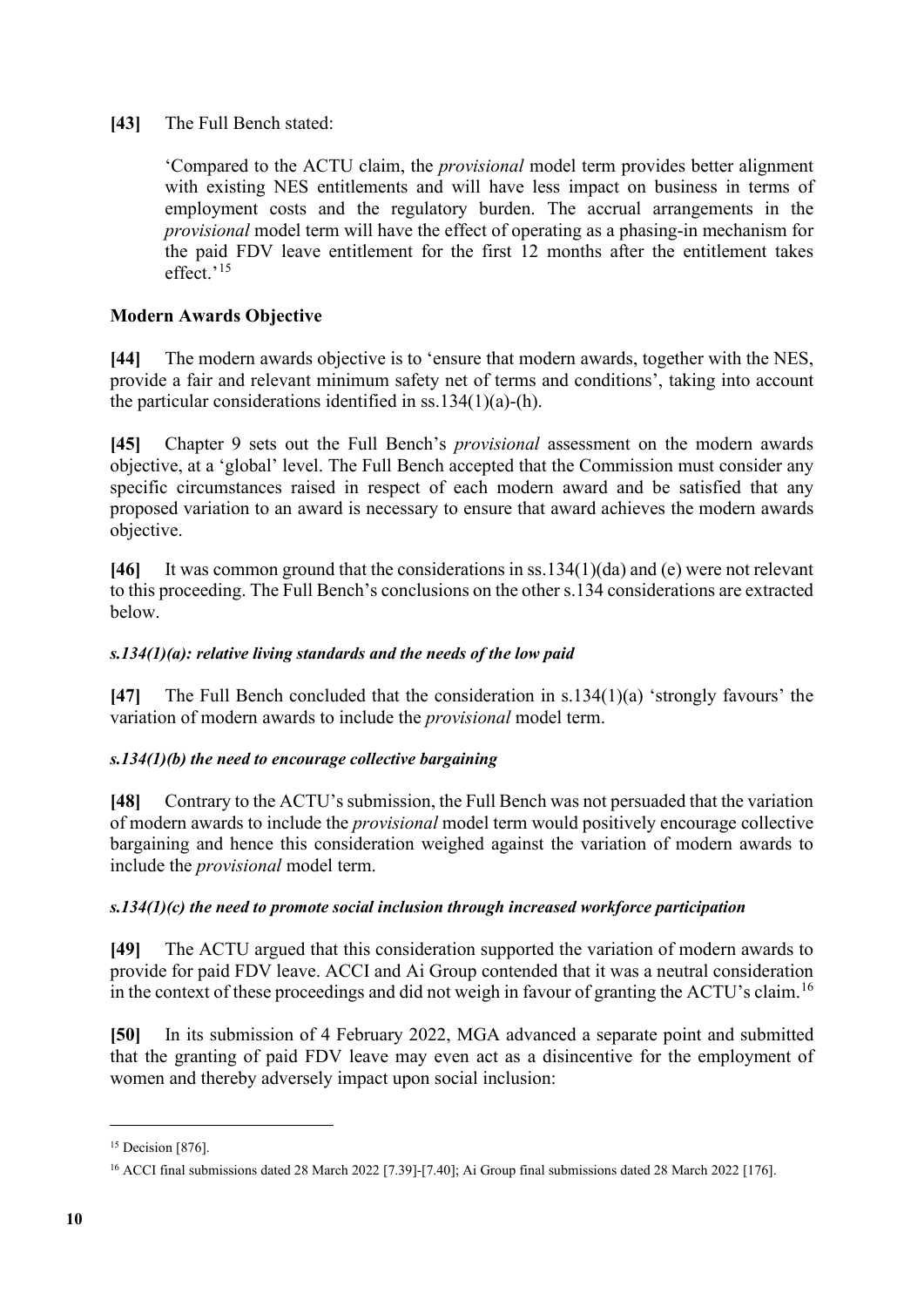'Although there are significant protections in place to prevent discrimination of women in the workplace, such as anti-discrimination laws and general protections, introduction of a paid FDVL entitlement may nevertheless inadvertently disincentivise some employers from engaging or continue to engage female employees as it is female employees that are more likely to experience family and domestic violence and require FDVL as a result.'[17](#page-10-0)

**[51]** Commission staff prepared the chart below, which charts female workforce participation against various key arbitral and legislative changes relating to leave, gender equality and equal pay.

#### **Chart 9: Female workforce participation following various key arbitral and legislative changes relating to leave, gender equality and equal pay**



<span id="page-10-0"></span><sup>&</sup>lt;sup>17</sup> MGA submissions in reply dated 4 February 2022 [42].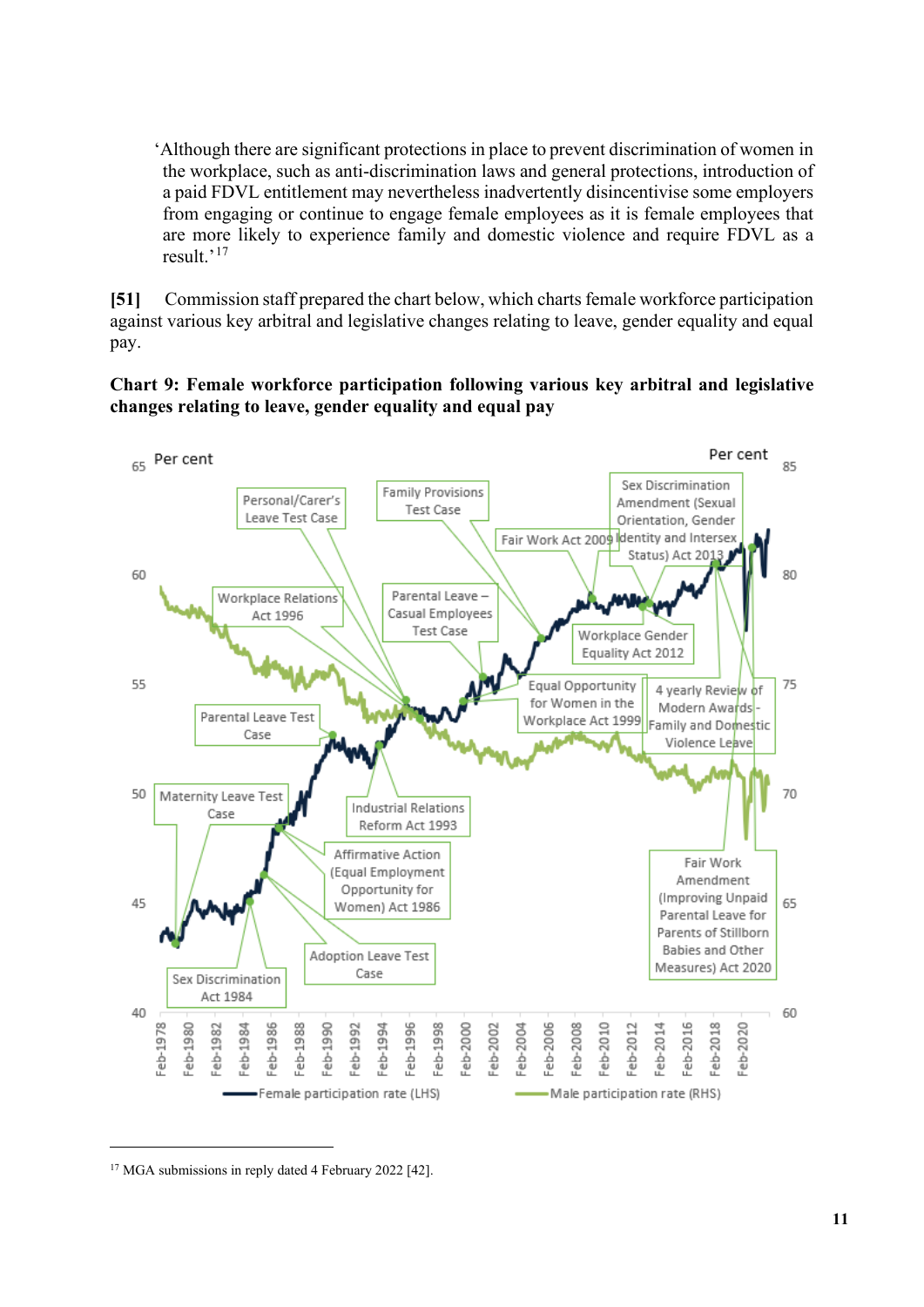**[52]** The Full Bench observed that, as noted in the SWIRLS Report, 'it may be accepted that, [i]ncreases in the rates of labour force participation for women can largely be attributed to advancements in women's education as well as greater access to childcare supporting women's engagement with paid work, and the growth in traditionally feminised occupations.'[18](#page-11-0)

**[53]** The Full Bench then said:

'The chart does not appear to suggest that the various changes to the award and legislative context have had any adverse impact on the female workforce participation rate. Indeed it is arguable that these changes have *supported* the consistent rise in the female participation rate.'[19](#page-11-1)

**[54]** The Full Bench rejected the MGA submission that granting paid FDV leave would act as a disincentive to employing women.

**[55]** The Full Bench observed that in the absence of an evidentiary basis, the MGA's submission was mere speculation and went on to note that 'refusing to employ prospective female employees because they might exercise an entitlement to access paid FDV leave would contravene the general protections provisions of the FW Act, specifically ss. 340 and  $351.^{20}$  $351.^{20}$  $351.^{20}$ 

**[56]** The Full Bench was satisfied that the insertion of the *provisional* model term into modern awards would have a significant positive impact on the promotion of social inclusion through increased workforce participation.<sup>[21](#page-11-3)</sup>

#### *s.134(1)(d) the need to promote flexible modern work practices and the efficient and productive performance of work*

**[57]** The Full Bench concluded (at [943] – [944]):

'FDV leave helps individuals maintain their economic security; to access relevant services; and to safely exit to a life free from violence. To the extent that paid FDV leave reduces the incidence of FDV it may also improve the efficient and productive performance of work.

We accept that inserting an entitlement to paid FDV leave into modern awards will increase the utilisation of such leave. On that basis there might be some increase in unplanned employee absences. This may have a consequent negative impact on the efficient and productive performance of work. On balance, the consideration in s.134(1)(d) weighs against the variation of modern awards to include the *provisional*  model term.'

*s.134(1)(f) the likely impact of any exercise of modern award powers on business, including on productivity, employment costs and the regulatory burden*

<span id="page-11-0"></span><sup>18</sup> SWIRLS Report p.1.

<span id="page-11-1"></span><sup>19</sup> Decision [919].

<span id="page-11-2"></span><sup>20</sup> Decision [925].

<span id="page-11-3"></span><sup>&</sup>lt;sup>21</sup> Decision [931] – [933].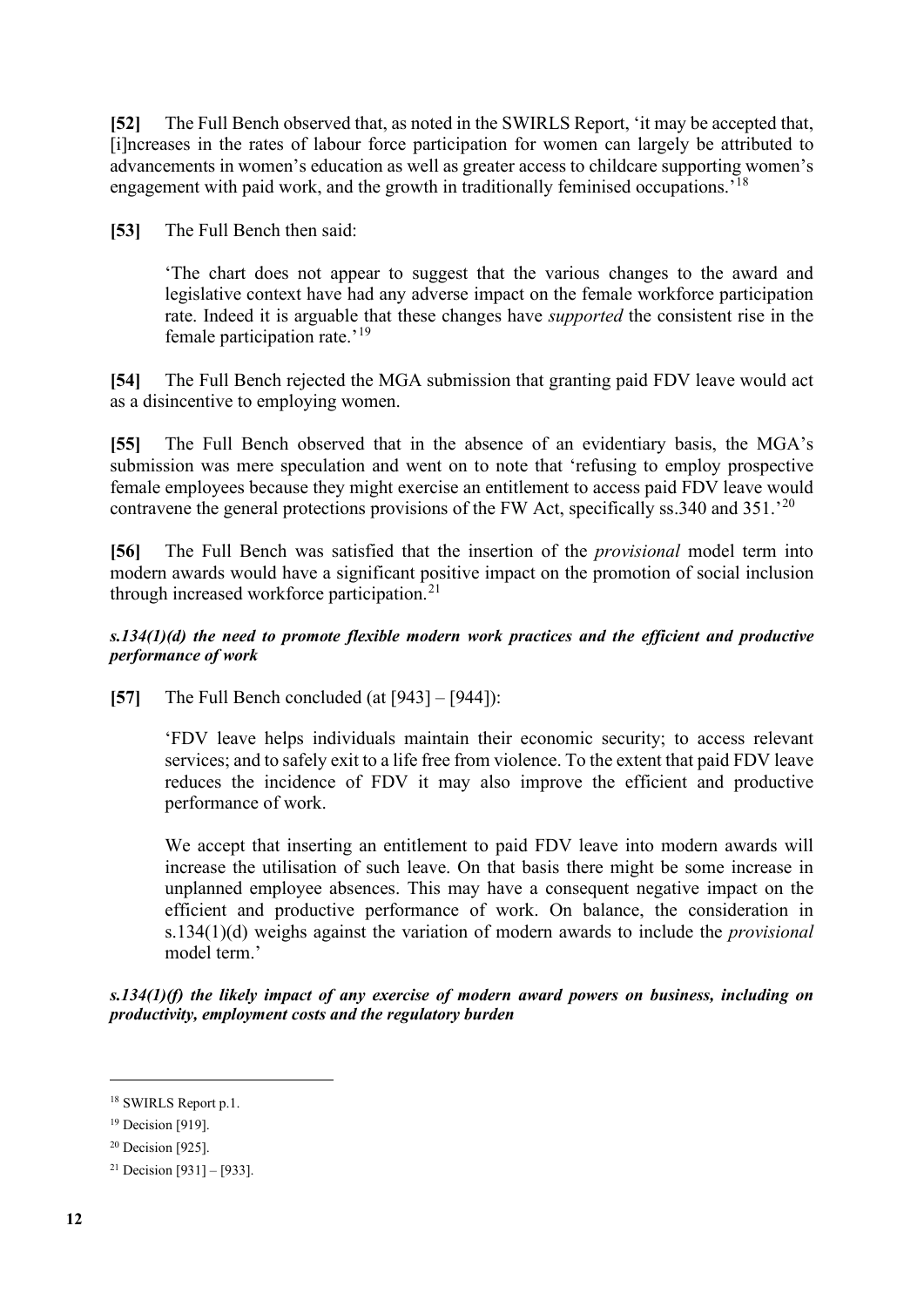**[58]** The Full Bench accepted that the variation of modern awards to insert the *provisional*  term was likely to give rise to variability in terms of employment cost at the enterprise level, noting that:

'For some employers, particularly those who do not currently provide paid FDV leave, it is likely that there will be some increase in employment costs, although the significance of this will depend on the number of employees who access the entitlement and the number of days of paid leave they take. The evidence before us in respect of utilisation rates suggests that such costs are unlikely to be substantial.

As we found in Chapter 6.6.2 the provision of 10 days' paid FDV leave is an emerging industrial standard in bargaining and over-award arrangements. The Employer Survey evidence suggests that one in 5 organisations already provide employees with paid FDV leave. The availability of paid FDV leave varied with business size; 20.7 per cent of organisations with one to 5 employees provided paid FDV leave, compared to 35.5 per cent of organisations employing more than 100 employees.

It is also uncontentious that many employers are supportive of their employees and will act in a compassionate and collaborative manner towards employees experiencing  $FDV.^{22}$  $FDV.^{22}$  $FDV.^{22}$ 

**[59]** The Full Bench concluded:

'The outcome in respect of the s.134(1)(f) consideration must be regarded as mixed. There will be some increase in employment costs for those employers who do not currently provide paid FDV leave entitlements, or provide less beneficial paid FDV leave entitlements, but in most cases, this is unlikely to be substantial, given the anticipated low utilisation rate. There is likely to be some offsetting productivity benefit for such employers, but this is not capable of being quantified in any meaningful way and we cannot be satisfied that this will provide a benefit of the extent necessary to defray the additional employment cost. We are not satisfied that the regulatory burden on employers will increase to any discernible degree. Ai Group's submission about the regulatory burden associated with administering a paid leave arrangement may have been more persuasive considered against the ACTU claim, rather than the *provisional*  model term which provides that payment would be made at the base rate. On balance, the s.134(1)(f) consideration must be regarded as weighing against the variation of modern awards to include the *provisional* model term because we cannot be satisfied that the additional cost burden on some employers will be equalled by any productivity benefit. However, we do not propose to attribute much weight to this consideration in respect of our overall conclusion because, as stated, the additional cost is not likely to be substantial for any employer and for many it will be minimal.<sup>[23](#page-12-1)</sup>

*s.134(1)(g) the need to ensure a simple, easy to understand, stable and sustainable modern award system for Australia that avoids unnecessary overlap of modern awards*

<span id="page-12-0"></span> $22$  Decision [958] – [960].

<span id="page-12-1"></span><sup>&</sup>lt;sup>23</sup> Decision [963].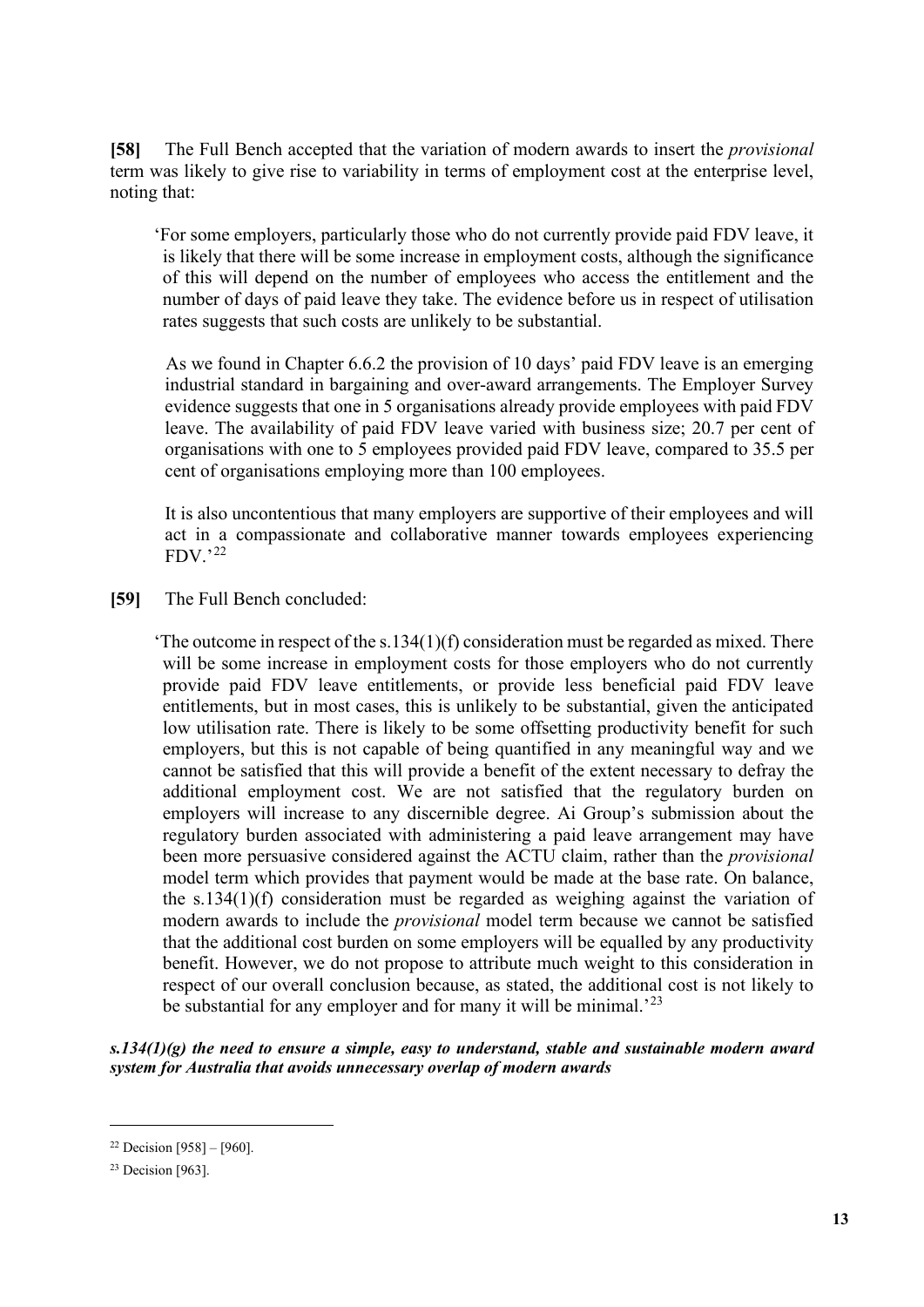**[60]** The Full Bench concluded that s.134(1)(g) was a neutral consideration and said:

'Obviously a concluded view in respect of this issue will depend on the final terms of the model paid FDV leave term, but the alignment between the *provisional* model term and the NES is consistent with the need to ensure a simple, easy to understand modern award system.

Ai Group also submits that the creation of a new form of leave less than 4 years after unpaid FDV leave became a feature of the safety net is inconsistent with the maintenance of a 'stable and sustainable modern award system.'

These proceedings arose out of the 4 Yearly Review of modern awards conducted under s.156 of the FW Act. As is clear from the conclusion to the *March 2018 FDVL Decision* (see [204] above) the Full Bench considered that the introduction of 5 days' *unpaid* FDV leave was 'a cautious regulatory response' to the issue of FDV and it proposed to revisit the issue in June 2021, including the question of whether provision should be made for *paid* FDV leave.

In these circumstances we find Ai Group's submission unpersuasive. The insertion of the *provisional* model term into modern awards is not inconsistent with the 'need to ensure a ... stable and sustainable modern award system'.'<sup>[24](#page-13-0)</sup>

#### *134(1)(h) the likely impact of any exercise of modern award powers on employment growth, inflation and the sustainability, performance and competitiveness of the national economy*

**[61]** The Full Bench concluded that the variation of modern awards in accordance with the *provisional* model term would have no significant adverse impact on employment growth, inflation and the sustainability and competitiveness of the national economy; and this consideration was neutral.

#### *Provisional view*

**[62]** The Full Bench's *provisional* global assessment in respect of the modern awards objective is in the following terms:

'The modern awards objective is to 'ensure that modern awards, together with the NES, provide a fair and relevant minimum safety net of terms and conditions', taking into account the particular considerations identified in  $ss.134(1)(a)$ -(h). We have taken those considerations into account, insofar as they are presently relevant, and, at a global level of assessment, it is our *provisional* view that the insertion into modern awards of the *provisional* model term for 10 days paid FDV leave is necessary to achieve the modern awards objective.'<sup>[25](#page-13-1)</sup>

#### **Conclusion and Next Steps**

**[63]** The Full Bench concluded as follows:

<span id="page-13-0"></span> $24$  Decision [969] – [972].

<span id="page-13-1"></span> $25$  Decision [82].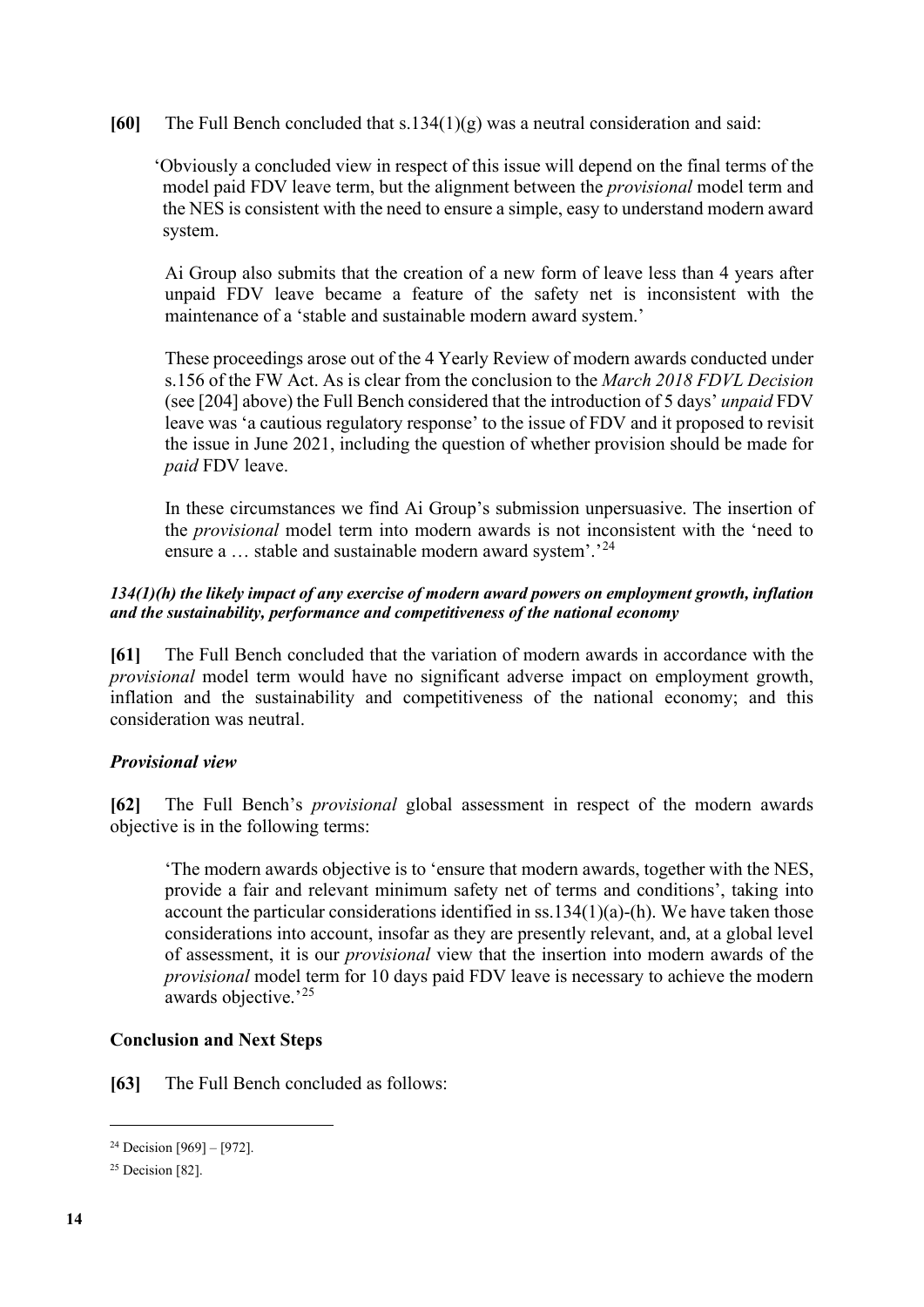'We have concluded that the merits strongly favour a paid FDV leave entitlement. We have reached a *provisional* view as to the characteristics of a model FDV leave term (see Chapter 8.4). Further, at a 'global' level of assessment, we express our *provisional* view that the insertion of the *provisional* model FDV leave term into modern awards is necessary to achieve the modern awards objective.

Finally, it is worth noting the following comment in the House Committee Report:

'The Committee acknowledges the evidence that the rate of FDSV has not decreased over the life of the National Plan, and the rate of sexual violence is in fact increasing. In that respect – despite its success in bringing Australia's governments together – the National Plan does not appear to have met its stated objective of a significant and sustained reduction in violence against women and their children.

The Committee also acknowledges the findings of the Auditor-General's report into the coordination and targeting of domestic violence funding, which in the Committee's view raises concerns about the Department of Social Services' implementation of the National Plan.

The stark reality is that all Australian governments have much more work to do in preventing FDSV.'[26](#page-14-0)

We respectfully agree. More needs to be done to prevent FDV and more needs to be done to address the consequences of such violence. As mentioned in our discussion of the Monash Report, we accept that the introduction of paid FDV leave is not a panacea for the devastating effects of FDV; but it will provide a critical mechanism for employees to maintain their employment and financial security, while dealing with the effects of FDV.'<sup>[27](#page-14-1)</sup>

**[64]** In Chapter 11, the Full Bench dealt with the next steps in the proceedings They said:

'In Chapter 4.4 we set out the process we propose to follow in these proceedings. In brief that process is as follows:

- **Step 1:** We consider the substantive merits of the ACTU's claim and whether modern awards should make further provision of FDV leave. If the merits favoured the ACTU claim, in whole or part we would express a *provisional* view as to the terms of any entitlement to FDV leave and whether that term should be inserted into modern awards on the basis that it was necessary to achieve the modern awards objective.
- **Step 2:** If a *provisional* view was expressed in Step 1 then we will formulate a draft model term and provide interested parties with an opportunity to comment.
- **Step 3:** The content of the model term will be finalised.

<span id="page-14-0"></span><sup>26</sup> House Committee Report [2.182]-[2.184].

<span id="page-14-1"></span><sup>27</sup> Decision [997]–[999].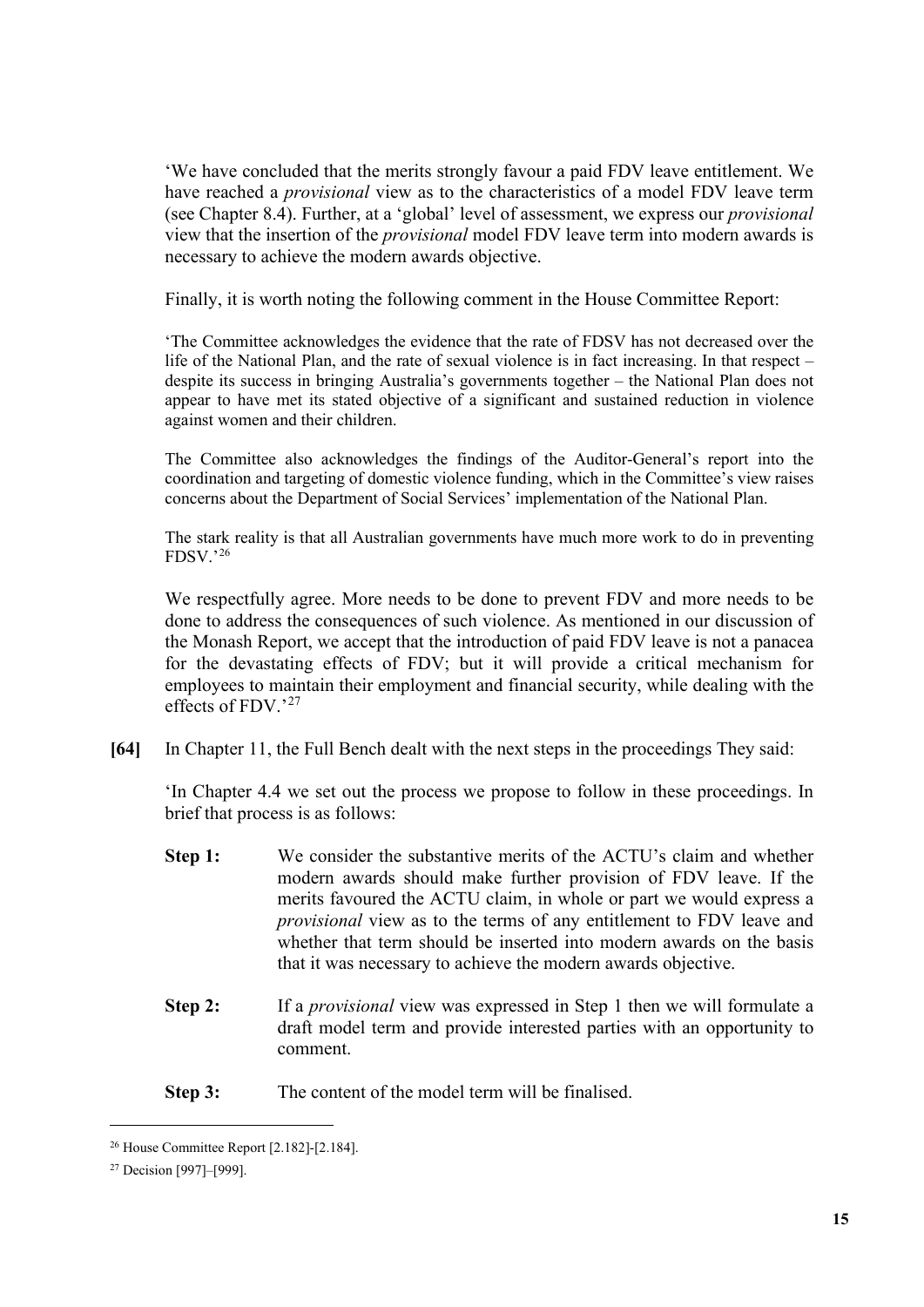- **Step 4:** Interested parties will be given an opportunity to make submissions on the *provisional* view that it is necessary, in the context of each particular modern award, to insert the model term to achieve the modern awards objective.
- **Step 5:** Once a decision is made to insert the model term into particular modern awards interested parties will be given an opportunity to comment on the draft variation before it is finalised.

Plainly enough, this decision deals with Step 1.'[28](#page-15-0)

**[65]** The Full Bench noted that they were conscious of the process that was adopted following the *March 2018 FDVL Decision*. They said that on the same day as the *March 2018 FDVL Decision* was published the Minister for Small and Family Business, the Workplace and Deregulation, the Hon. Craig Laundy MP and the then Minister for Women, the Hon. Kelly O'Dwyer MP released a joint statement announcing the Government's intention to introduce legislation amending the NES to extend the 5 days' unpaid FDV leave entitlement the Commission had determined to all workers covered by the FW Act.

**[66]** The Commission and the parties then engaged in a process of drafting a model term and the Commission subsequently varied 123 modern awards. The new modern award entitlement to 5 days' unpaid FDV leave came into operation on 1 August 2018.

**[67]** The FDV Leave Amendment Act commenced on 12 December 2018 and amended the FW Act to include an entitlement to unpaid FDV leave as part of the NES. A question then arose as to whether it was necessary to have a provision in modern awards in substantially the same terms. In a statement published on 11 February 2019,<sup>[29](#page-15-1)</sup> the Commission expressed the *provisional* view that the model term be deleted from the exposure drafts produced as part of the 4 yearly review and replaced with a reference to the NES entitlement. That *provisional* view was confirmed on 25 July 2019.<sup>[30](#page-15-2)</sup>

**[68]** The Full Bench noted:

'The net effect of the process adopted in respect of the 5 days' of unpaid FDV leave entitlement was to put the parties to the trouble of responding to a draft model term and an award-by-award process for the insertion of a model term into 123 modern awards, only to have that term removed after the FDV Leave Amendment Act commenced operation. Such a process expended the parties' resources and was likely to have confused the employers and employees covered by the relevant modern awards. We wish to avoid a similar outcome in these proceedings.

The adoption of the 5 step process set out above may be an exercise in futility if Parliament chose to amend the NES in light of this decision. We do not know the Commonwealth Government's attitude in this respect as it did not participate in the

<span id="page-15-0"></span><sup>28</sup> Decision [1001]–[1002].

<span id="page-15-1"></span><sup>29</sup> [2019] FWCFB 767.

<span id="page-15-2"></span><sup>30</sup> [2019] FWCFB 5144.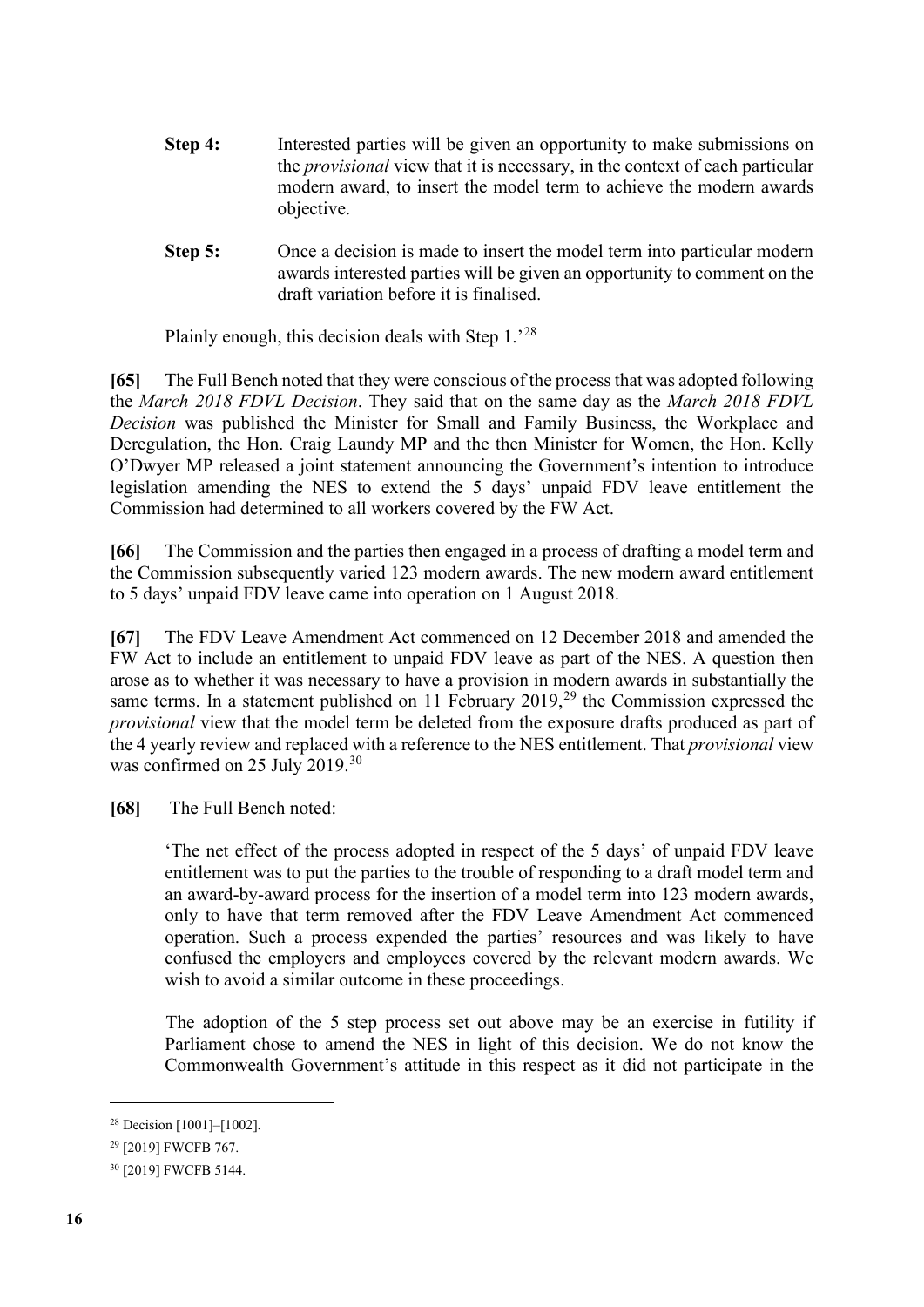proceedings. We do know from the Report of the House of Representatives Standing Committee on Social and Legal Affairs Inquiry into family and domestic violence (March 2021) that the House Committee was of the view that these proceedings would provide 'a useful opportunity for evidence gathering and an evaluation of [FDV leave]' and stated:

'Given the scope of amendments to leave entitlements is a broad and complex issue that goes beyond the scope of this inquiry, the Committee defers to the pending Fair Work Commission review with regards to paid family violence leave.'[31](#page-16-0)

We also note that in the course of its submissions opposing the introduction of an award based FDV leave entitlement, ACCI submits:

'There is nothing distinctive about award-covered employees as compared to award-free employees relevant to their needs in relation to FDVL. As a group, award-covered employees are extraordinarily diverse and importantly *not* exclusively (or even primarily) low paid. Experience of FDV is not contingent on award-covered status and accordingly seeking to make FDVL contingent on award-coverage status seems likely to give rise to confusion, particularly where the basis for the distinction appears to be solely based on whether the Commission has jurisdiction or not.'<sup>[32](#page-16-1)</sup>

We express no view as to whether the NES should be varied to provide for paid FDV leave in the terms of our *provisional* model term – that is a matter for Parliament, not the Commission. That said, clarity as to the Commonwealth Government's intentions would plainly be of assistance.<sup>[33](#page-16-2)</sup>

- **[69]** The Full Bench proposed to adopt the following 'next steps' in the FDVL Review:<sup>[34](#page-16-3)</sup>
	- 1. The parties are to formulate a draft model FDV leave term based on our *provisional* views in Chapter 8.4. The formulation of such a draft term will be without prejudice to a parties' ability to challenge any of our *provisional* views. The proposed draft model terms are to be filed by **4:00pm Friday 17 June 2022**;
	- 2. The parties are to confer and submit draft directions in respect of the finalisation of these proceedings. Such directions are to:
		- (i) Provide an opportunity for the parties to express a view on the draft model FDV leave terms proposed by other parties and the *provisional*  views we express in Chapter 7 about the content of that term; and
		- (ii) Provide the Commonwealth Government an opportunity to clarify its intentions regarding any amendment to the NES, should it choose to do so.

<span id="page-16-0"></span><sup>&</sup>lt;sup>31</sup> House Committee Report [8.223].

<span id="page-16-1"></span><sup>32</sup> ACCI final submissions dated 28 March 2022 [7.55].

<span id="page-16-2"></span><sup>33</sup> Decision [1008]–[1011].

<span id="page-16-3"></span><sup>34</sup> Decision [1012].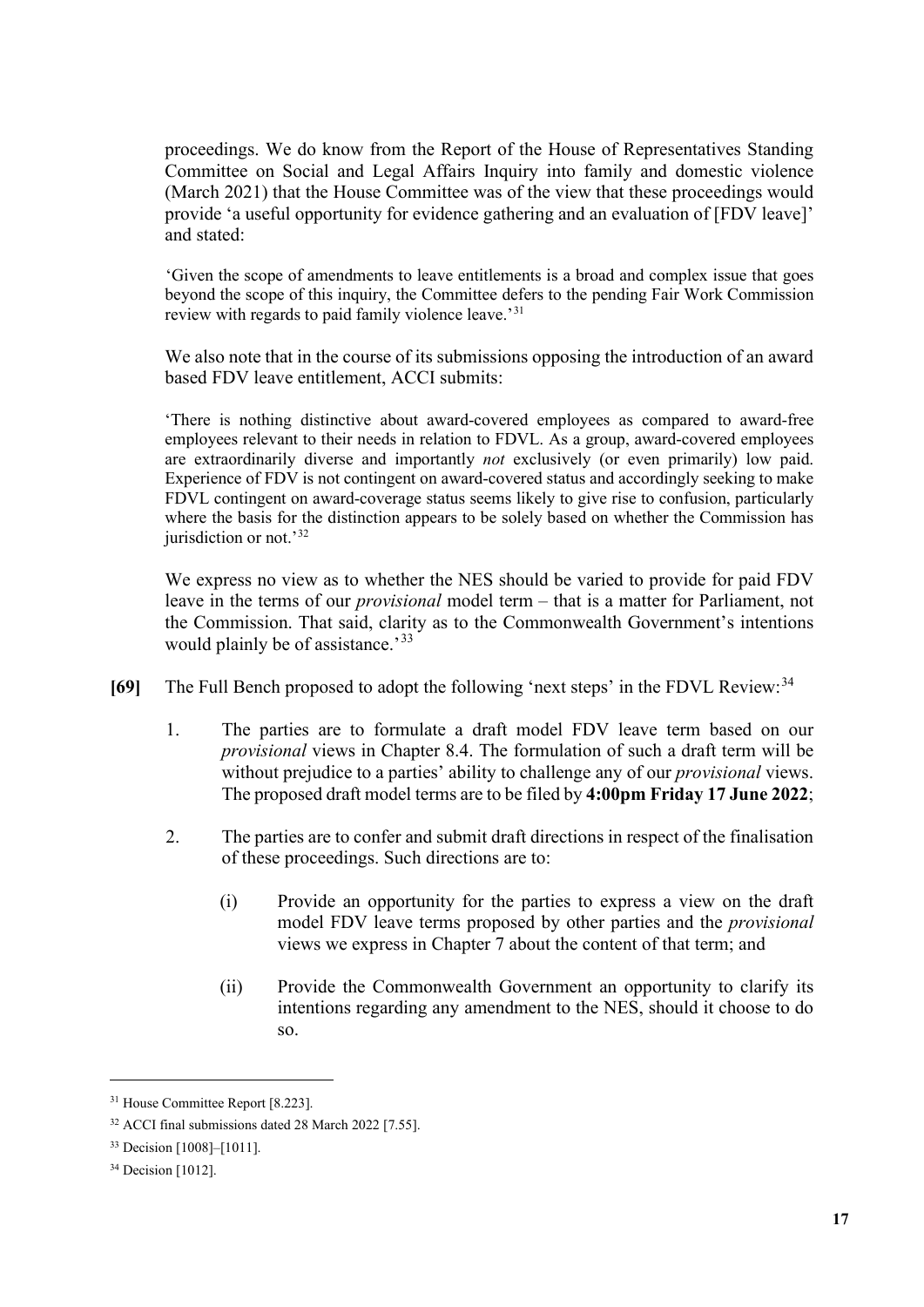The draft directions are to be filed by no later than **4:00pm Friday 1 July 2022.**

- ENDS -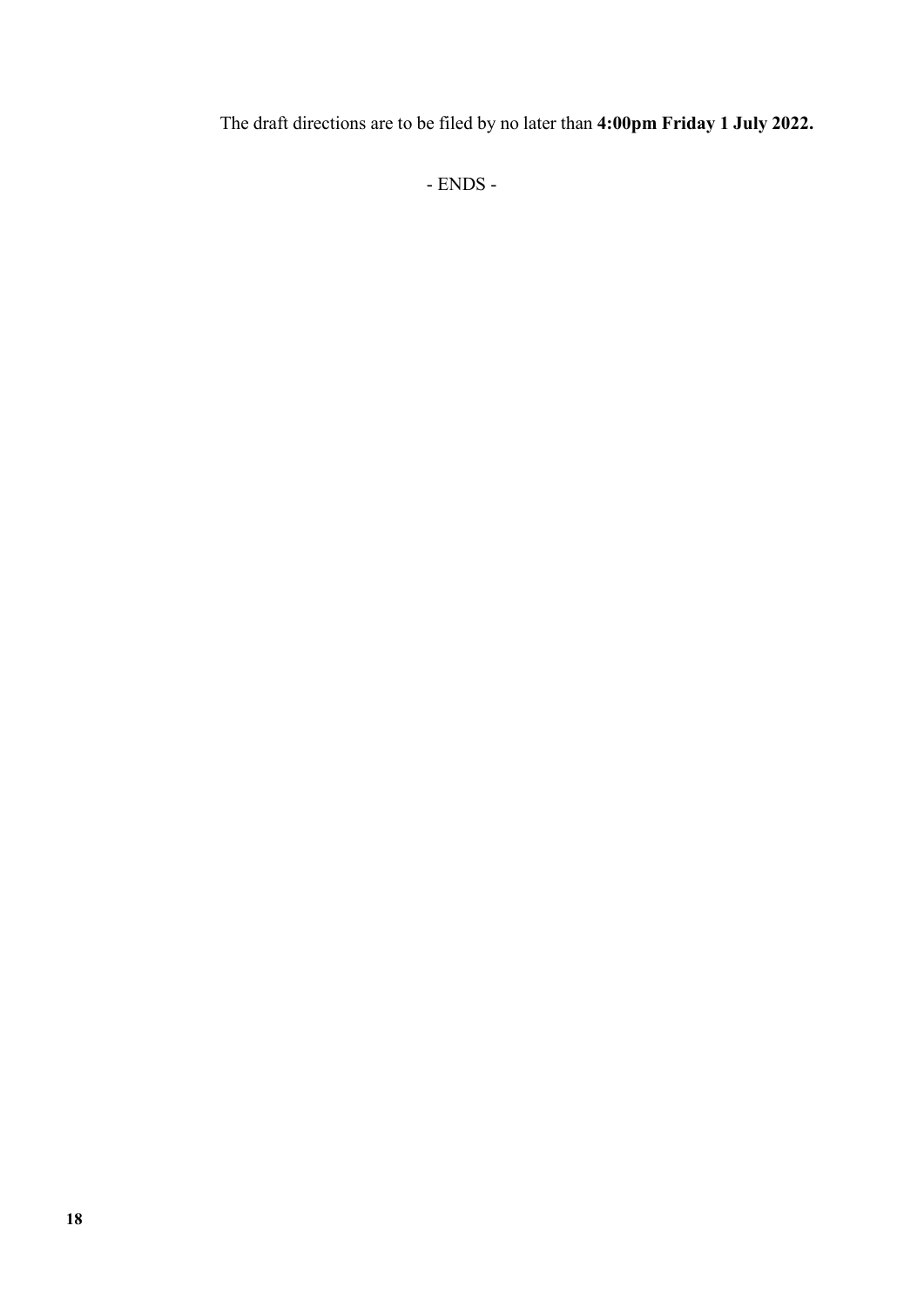#### **Attachment A – Principal Findings**

#### *Prevalence of FDV*

- 1. FDV is ubiquitous. While men can, and do, experience FDV, such violence disproportionately affects women. It is a gendered phenomenon.<sup>[35](#page-18-0)</sup>
- 2. The COVID-19 pandemic has seen an increase in the prevalence of FDV.

### *Impact of FDV*

- 3. FDV has a significant adverse impact on those who experience such violence. The effects of FDV are far reaching and extend beyond the individual directly affected to their families and the general community. Family violence can also exacerbate existing mental health problems and increase the risk of subsequent depression.<sup>[36](#page-18-1)</sup>
- 4. Employees who experience FDV often face financial difficulties as a result, such as relocation costs or become a sole parent; and may suffer economic harm as a result of disruption to workplace participation.<sup>[37](#page-18-2)</sup>
- 5. FDV has a real and tangible impact on employees and employers in the workplace.
- 6. FDV is both a cause and consequence of gender inequality. Women who are experiencing or have experienced FDV have a more disrupted work history; are on lower personal incomes; have had to change jobs frequently; and are more likely to be employed in casual and part-time work, than women with no experience of violence.<sup>[38](#page-18-3)</sup>
- 7. Employment is an important pathway out of violent relationships. Sustained periods of employment can provide financial security, independence, social networks and increased self-esteem.

#### *Prevalence of paid FDV leave arrangements*

8. The provision of 10 days' paid FDV leave is an emerging industrial standard in bargaining and over-award arrangements. There has been a sharp rise in the availability of paid FDV leave in the past 5 years. A substantial proportion of the Australian workforce now has access to paid FDV leave. Where employees are able to access paid FDV leave, it is relatively common for 10 days' paid leave to be provided.

<span id="page-18-0"></span><sup>35</sup> ABS (2017) '2016 Personal Safety Survey'.

<span id="page-18-1"></span><sup>36</sup> Lum M et al (2016), *Examination of the health outcomes of intimate partner violence against women: State of knowledge paper,* Australia's National Research Organisation for Women's Safety p.20.

<span id="page-18-2"></span><sup>37</sup> *March 2018 FDVL Decision* [65].

<span id="page-18-3"></span><sup>&</sup>lt;sup>38</sup> McFerran L (2011) 'Safe at Home, Safe at Work', National Domestic Violence and the Workplace Survey, Australian Domestic and Family Violence Clearinghouse, A Project of the Centre for Gender-Related Violence Studies and Micromex Research, University of New South Wales p.2.